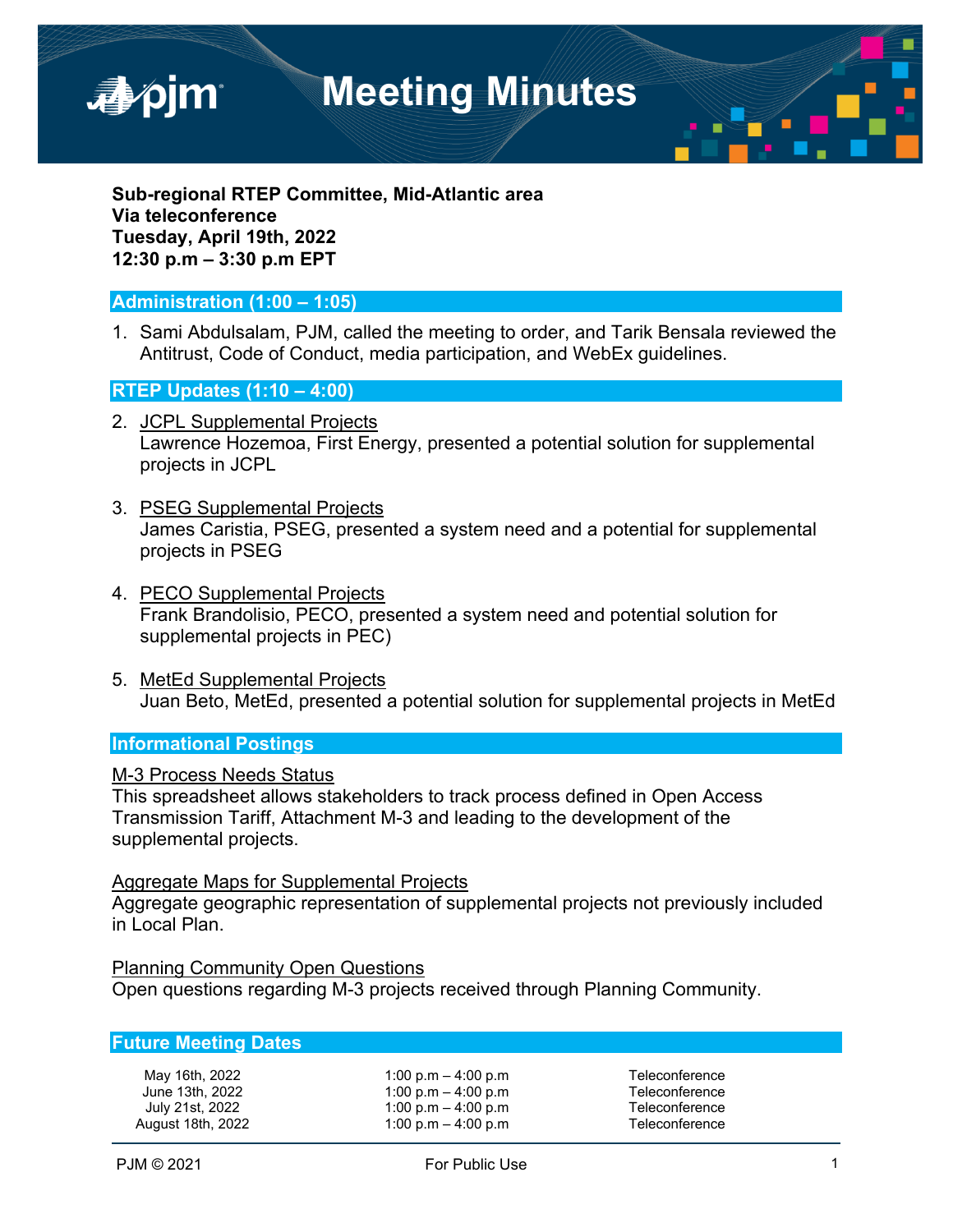

# **Meeting Minutes**

September 15th, 2022 1:00 p.m – 4:00 p.m<br>Cotober 13th, 2022 9:00 a.m - 12:00 p.m Teleconference November 17th, 2022 1:00 p.m – 4:00 p.m<br>December 14th, 2022 1:00 p.m – 4:00 p.m – Teleconference December 14th, 2022

 $9:00$  a.m - 12:00 p.m<br>  $1:00$  p.m - 4:00 p.m Teleconference

#### **Attendance List**

| <b>Last Name</b> | <b>First Name</b> | <b>Company</b>                                   | <b>Sector</b>         |
|------------------|-------------------|--------------------------------------------------|-----------------------|
| Hilt             | <b>Nick</b>       | <b>FirstEnergy Corporation</b>                   | Transmission<br>Owner |
| Socha            | <b>Bernie</b>     | UGI Utilities, Inc.                              | Transmission<br>Owner |
| Mason            | Ray               | ReliabilityFirst                                 | None                  |
| Amoling          | Leo               | PJM Interconnection, LLC                         | None                  |
| Marchewka        | Grant             | <b>FirstEnergy Corporation</b>                   | Transmission<br>Owner |
| Jones            | Tania             | Dominion Virginia Power                          | None                  |
| Adams            | Darrin            | East Kentucky Power Cooperative, Inc.            | Transmission<br>Owner |
| Adnan            | Khan              | <b>Burns &amp; McDonnell</b>                     | None                  |
| <b>Bhana</b>     | Rajesh            | Exelon Business Services Company, LLC            | Transmission<br>Owner |
| Guntle           | Vince             | American PowerNet Management                     | End-Use<br>Customer   |
| Dolan            | Ryan              | Dayton Power & Light Company (The)               | Transmission<br>Owner |
| Lyakhovich       | Leonid            | Public Service Electric & Gas Company            | Transmission<br>Owner |
| Schmitt          | Catherine         | Public Service Electric & Gas Company            | Transmission<br>Owner |
| Moff             | Justin            | <b>FirstEnergy Corporation</b>                   | Transmission<br>Owner |
| Mahoor           | Mohsen            | Dominion Energy Generation Marketing, Inc.       | Generation<br>Owner   |
| Gill             | Mark              | Dominion Energy Generation Marketing, Inc.       | Generation<br>Owner   |
| Mathew           | Lagy              | PJM Interconnection, LLC                         | None                  |
| Arsalan          | Qamar             | Public Service Electric & Gas Company            | Transmission<br>Owner |
| Sahami           | Amirreza          | Dominion Virginia Power                          | None                  |
| Segner           | Sharon            | LS Power Development, LLC                        | None                  |
| Hutt             | Daniel            | <b>Public Service Electric &amp; Gas Company</b> | Transmission<br>Owner |
| Leeming          | Thomas            | Commonwealth Edison Company                      | Transmission<br>Owner |
| Herman           | Michael           | PJM Interconnection, LLC                         | None                  |
| Rombough         | Trevor            | Dominion Virginia Power                          | None                  |
| York             | Joshua            | LS Power Development, LLC                        | None                  |
| Lousos           | Alexandros        | AMP Transmission, LLC                            | Transmission<br>Owner |
| Niu              | Hui (Grace)       | PJM Interconnection, LLC                         | None                  |